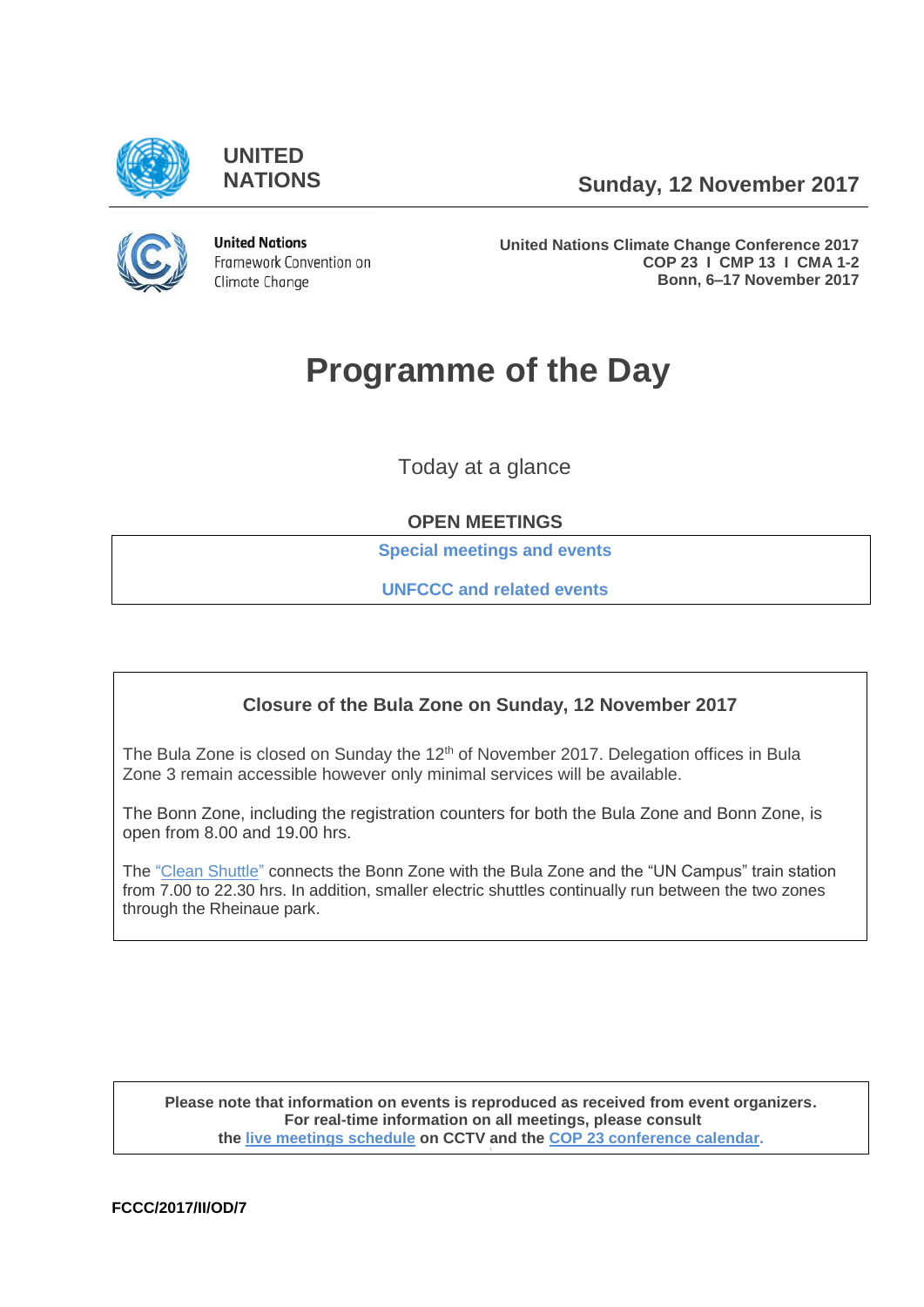## **Climate Summit of Local and Regional Leaders**

 $09.45 - 19.00$ 

Bonn Zone, Meeting room 6 & 8

The Climate Summit of Local and Regional Leaders is taking place during the course of the day in the Bonn Zone. The latest version of the Summit Programme is available [here.](http://www.cities-and-regions.org/cop23/wp-content/uploads/2017/11/Summit-online-program.pdf)

> For more information on the summit, please visit <http://www.cities-and-regions.org/summit/>

## **COP Presidency Event Health Actions for the Implementation of the Paris Agreement**

13.15–14.45

Bonn Zone, Meeting room 2

This event will be convened by His Excellency Frank Bainimarama, COP 23 President and Prime Minister of the Republic of Fiji. It will start by launching an initiative to protect the health of the people of Small Island Developing States from climate risks, and to amplify the voices of the most vulnerable, for both climate change adaptation and mitigation.

It will include a discussion showcasing the ongoing initiatives of national governments, and the wider health community, in implementing the health commitments of the Paris Agreement, and the health and climate agenda. It will also aim to assess the current state of progress, and identify the ongoing barriers to stronger action to protect and promote health while addressing climate change. There will be special attention paid to the Least Developed Countries and Small Island Developing States.

**Opening** 

• H.E. Frank Bainimarama, COP 23 President and Prime Minister of the Republic of Fiji

Launch of a specific initiative for Small Island Developing States

• Mr. Tedros Adhanom Ghebreyesus, WHO Director General

#### Remarks

• Ms. Patricia Espinosa, UNFCCC Executive Secretary

#### Keynote

• Hon. Arnold Schwarzenegger, R20 Founding Chair and Former Governor of California

Panelists:

- Hon. John Boyce, Minister of Health of Barbados
- Hon. Nandi Glassie, Minister for Health, Justice and Parliamentary Services of the Cook Islands
- Hon. Vidar Helgesen, Minister of Climate and the Environment of Norway
- H.R.H Princess Sarah Zeid of Jordan, Global maternal and newborn health advocate
- Hon. Arnold Schwarzenegger, R20 Founding Chair and Former Governor of California
- Ms. Rachel Kyte, CEO of Sustainable Energy for All, and Special Representative of the United Nations Secretary-General for Sustainable Energy for All
- Mr. Solly Tshepiso Msimanga, Executive Mayor of Tshwane, South Africa

Moderator: Ms. Maria Neira, Director, Department of Public Health, Environmental and Social Determinants of Health (PHE), WHO

**Closing** 

• Hon. Rosy Sofia Akbar, Minister for Health and Medical Services of Fiji

For further information, please click [here.](https://cop23.unfccc.int/event/cop-presidency-event-health-actions-implementation-paris-agreement)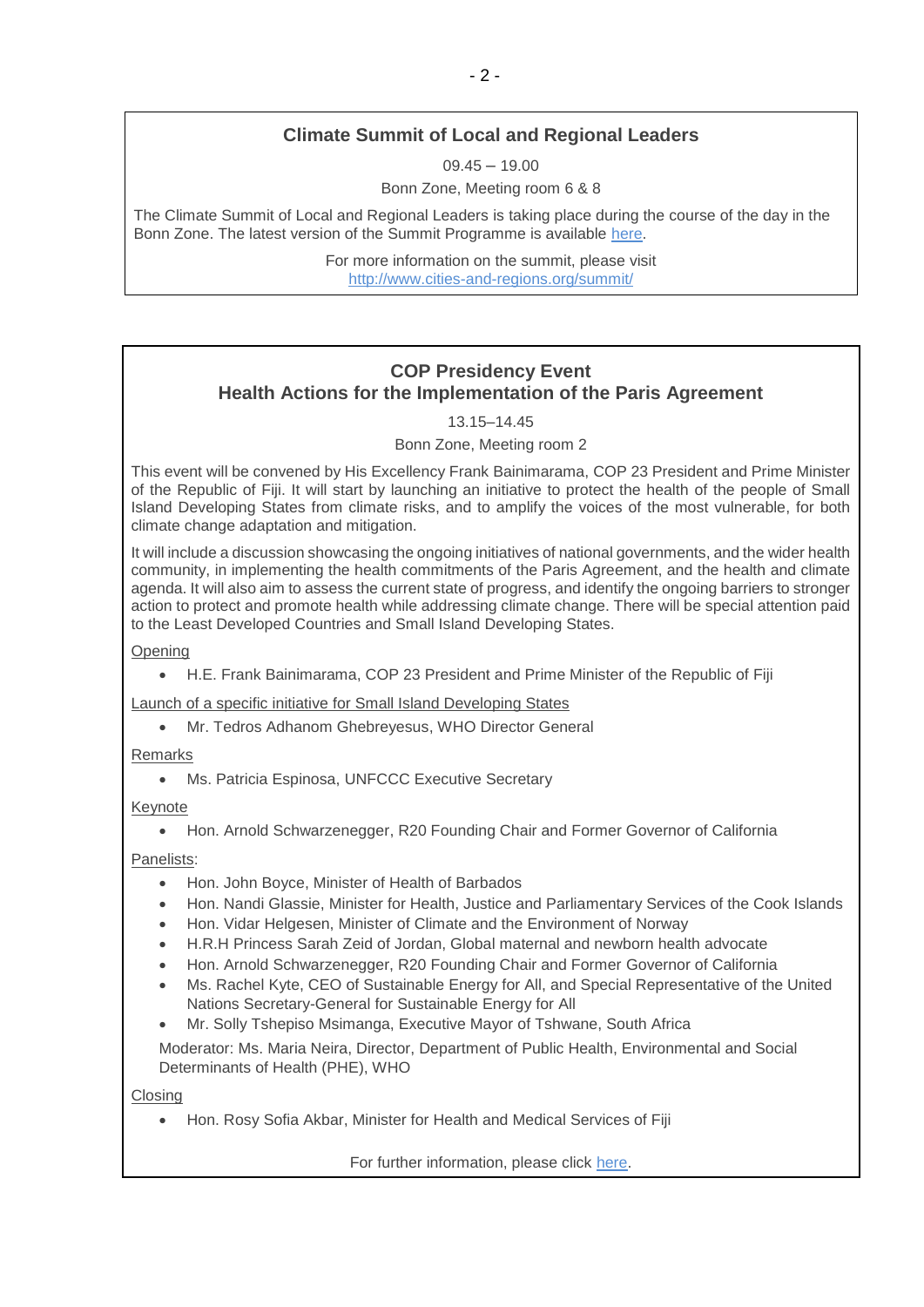# **Momentum for Change: Planetary Health**

15.00 – 16.30

Bonn Zone, Meeting room 2

This event, co-organized by the UNFCCC, the World Health Organization and The Rockefeller Foundation, will feature a high-level panel of experts who will discuss how the new field of Planetary Health focuses on the interplay between human, animal and environmental health, and how it can ensure these systems are resilient, especially as national governments implement the Paris Agreement and the Sustainable Development Goals.

#### Moderator

• Ms. Carey Meyers, Associate Director, The Rockefeller Foundation

Opening remarks

• Ms. Patricia Espinosa, UNFCCCC Executive Secretary

Speakers

- Mr. Philip K Davies, Permanent Secretary, Ministry of Health & Medical Services, Government of Fiji
- Dr. Andrew Haines, Professor, London School of Hygiene & Tropical Medicine
- Dr. Samuel Myers, Principal Research Scientist, Planetary Health, Department of Environmental Health, Harvard T.H. Chan School of Public Health
- Dr. Maria Neira, Director of the Department of Public Health and the Environmental and Social Determinants of Health, WHO
- Dr. Laura Stachel, Executive Director and Co-Founder of We Care Solar
- Dr. Sudhvir Singh, Policy Director, EAT Foundation

For more information, please see [here](https://cop23.unfccc.int/news/un-climate-solution-award-winners-at-cop23) or contact us at [momentum@unfccc.int.](mailto:momentum@unfccc.int)

## **COP 23 Special Event - Global Renewable Energy Forum 2017**

09.30 – 17.30

Hotel Koenigshof, Adenauerallee 9, 53111 Bonn

The COP 23 Special Event - Global Renewable Energy Forum 2017 provides added value to the COP 23 policy discussions by: 1) Engaging and informing an international audience on state-of-the-art, energy transition applications and policies in two key sectors: Transport (e.g., strategy roadmaps, electric vehicles, batteries, 'mobility as a service', and diesel phase out policies) and Innovative, Integrated Systems (e.g., smart cities, heating and cooling); 2) highlighting the link between land, renewable energy, and climate change; and 3) showcasing innovative ways for enabling energy access in the Global South.

For further information on the event, please click [here.](https://twitter.com/GREF2017?lang=de)

Organizer: Embassy of the Republic of Korea, Bonn Office (contact: Mr. [Jamil Balga\)](mailto:energie_bonn@mofa.go.kr)

Co-organizers: UNFCCC, the German Federal Ministry for the Environment, Nature Conservation, Building and Nuclear Safety, and the Ministry of Economic Affairs, Innovation, Digitalization and Energy of the German State of North Rhine-Westphalia.

Registration:<https://goo.gl/forms/SoUA6aGxnHdpbrju1>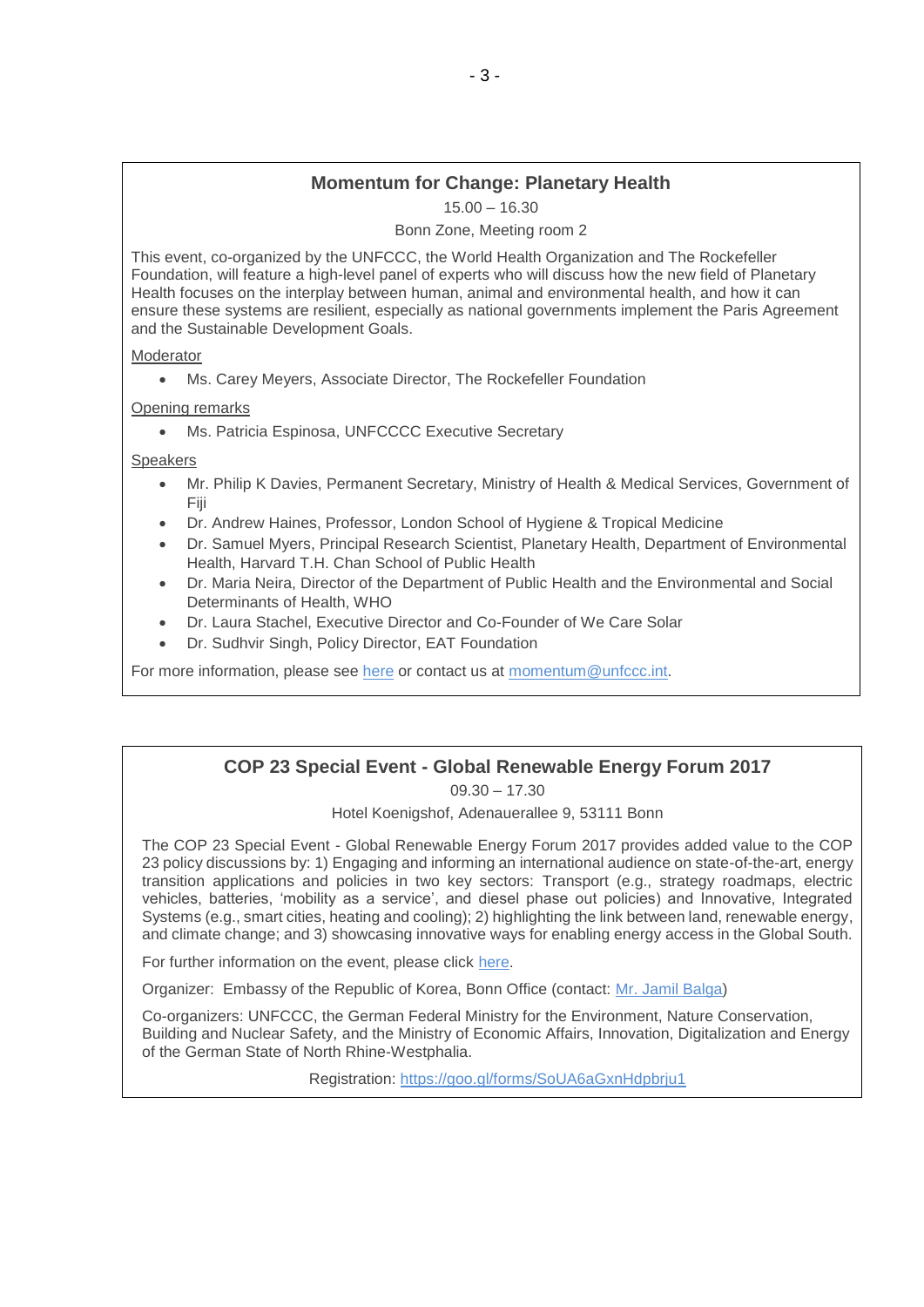# **OPEN MEETINGS**

## <span id="page-3-0"></span>Special meetings and events

<span id="page-3-1"></span>

| Time               | Title/Theme                                                                                                             | Venue                               |
|--------------------|-------------------------------------------------------------------------------------------------------------------------|-------------------------------------|
| $09.00 -$<br>10.00 | <b>GCA High-Level Media Briefing: Industry and Forests</b><br>For further information on GCA events, please click here. | Media<br>events room<br>(Bonn Zone) |
| $11.00 -$<br>12.00 | <b>Cities Impact &amp; Standardized Approach to Reporting</b>                                                           | Media<br>events room<br>(Bonn Zone) |

# UNFCCC and related events

16.45–18.15 **UNFCCC** (Contact: [Ms. Priscilla Nunnari\)](mailto:PNunnari@unfccc.int): Ecosystem Services Meeting room 9

(Bonn Zone)

Click [here](https://seors.unfccc.int/seors/reports/events_list.html?session_id=COP23) for further information on today's UNFCC and related side events.

# **ANNOUNCEMENTS**

# **Alternative outside events and activities on Sunday**  In addition to the events in the Bonn Zone, conference participants are invited to the following alternative events and activities in the city of Bonn and the Bonn-Cologne region: Tips for the day in Bonn: [http://www.bonn.de/tourismus\\_kultur\\_sport\\_freizeit/tourist\\_information\\_aktuell/jung\\_und\\_alt/14956/index.](http://www.bonn.de/tourismus_kultur_sport_freizeit/tourist_information_aktuell/jung_und_alt/14956/index.html?lang=en) [html?lang=en](http://www.bonn.de/tourismus_kultur_sport_freizeit/tourist_information_aktuell/jung_und_alt/14956/index.html?lang=en) Beethoven Walking tour: [http://www.bonn.de/tourismus\\_kultur\\_sport\\_freizeit/bonn\\_ist\\_kultur/beethoven/03805/index.html?lang=en](http://www.bonn.de/tourismus_kultur_sport_freizeit/bonn_ist_kultur/beethoven/03805/index.html?lang=en) Tips for the day in Cologne: <http://www.cologne.de/what-to-do> Bonn-Cologne region events: <https://cop23.unfccc.int/calendar?search-phrase=&event-type=528&body=All&=Search> Bonn tourist information: [http://www.bonn.de/tourismus\\_kultur\\_sport\\_freizeit/tourist\\_information\\_aktuell/index.html?lang=en](http://www.bonn.de/tourismus_kultur_sport_freizeit/tourist_information_aktuell/index.html?lang=en) Cologne tourist information: <https://www.cologne-tourism.com/>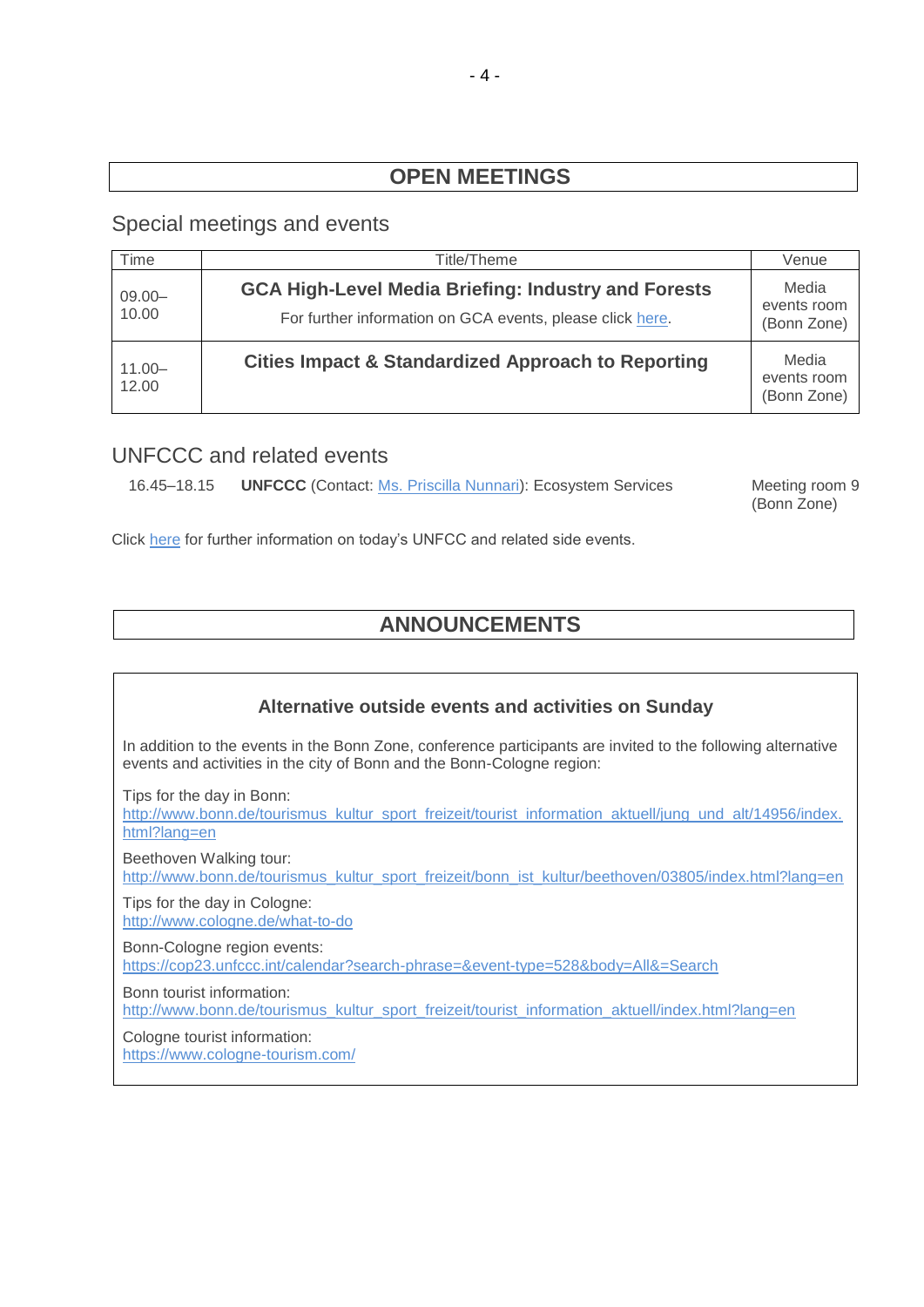# **USEFUL INFORMATION**

#### **Election of officers of bodies under the Convention, the Kyoto Protocol and the Paris Agreement**

Please consult the [UNFCCC elections website](http://unfccc.int/6558.php) for the latest information on the elections to be held during the 2017 Bonn Climate Change Conference.

#### **Centralized conference calendar**

The UNFCCC secretariat hosts a centralized conference calendar that provides a real-time overview of all meetings and events in both conference zones as well as of all outside events held in/around Bonn and the Bonn-Cologne region. Click [here](https://cop23.unfccc.int/calendar) to access the COP 23 calendar.

#### **Side events and exhibits**

The [schedule of side events](https://seors.unfccc.int/seors/reports/events_list.html?session_id=COP23) and a [list of the exhibits](https://seors.unfccc.int/seors/reports/exhibits_list.html?session_id=COP23) is available in electronic form only. Please consult the CCTV monitors for changes or updates. Side events and exhibits are both located in the "Bonn Zone".

The side events are organized under the common theme "Accelerating implementation of the Paris Agreement" and are clustered in three categories: Enhancing ambition, Promoting implementation, and Providing support to developing countries.

The side events are broadcast live on [YouTube](https://www.youtube.com/channel/UCSbUPgmmKUTzRmspKM9DpuQ?view_as=subscriber) through Google Hangouts On Air. Online audiences can listen in, watch the presentations and pose questions to the panel.

#### **Other events and activities**

Information on today's other events (*non-official side events inside (i.e, national pavilions) and outside the conference premises)* and publicity activities/media actions during the day are available [here.](https://seors.unfccc.int/seors/reports/events_list.html?session_id=CEvents)

#### **Climate Change Resources Corner (CCRC)**

Parties and admitted observer organizations without an exhibit are welcome to display their visual electronic materials (videos, slideshows, etc.) on the CCRC screens, located in the side events and exhibits hall. To make use of this option, please send a request to [<see@unfccc.int>](mailto:see@unfccc.int).

#### **Web coverage and daily reports of the conference**

The following organizations kindly provide daily web coverage, daily reports and a summary and analysis of the COP 23/CMP 13 meetings on their webpages:

 **Print** 

[TWN](https://twnetwork.org/meeting/bonn-climate-change-conference-nov-2017) (by TWN) [ECO](http://www.climatenetwork.org/event/cop-23) (by CAN) [ENB](http://enb.iisd.org/climate/cop23/) (by IISD)

#### **Document Services**

Participants will be able to access and read documents prepared for and during the session in the following ways:

#### **Electronically**

• via the [UNFCCC](http://unfccc.int/meetings/bonn_nov_2017/meeting/10084/php/view/documents.php#c) website

- by requesting printed copies at the Documents Counter
- via the "Negotiator App", available in the [Google](https://play.google.com/store/apps/details?id=unfccc.negotiator) and [iTunes](https://itunes.apple.com/app/negotiator/id568085923?ls=1&mt=8) stores

#### **List of participants**

The provisional list of registered participants (COP23.PLOP) is available [here](http://unfccc.int/resource/docs/2017/cop23/eng/PLOP.pdf). Amendments should be given to Ms. Eva Kulage at the registration counter or, preferably, sent by email to [<ekulage@unfccc.int>](mailto:ekulage@unfccc.int) by noon, at the latest, on Wednesday, 15 November 2017.

#### **List of speakers for the high-level segment**

The provisional speakers list for the high-level segment is available [here.](file://///PPSFILER01/DOCUMENTS/DAILY%20PROGRAMMES/COP%2023%20Bonn/The%20provisional%20speakers%20list%20for%20the%20high-level%20segment%20is%20available%20on%20the%20UNFCCC%20website%20at%20the%20following%20https:/cop23.unfccc.int/cop23/high-level-segment) Please submit corrections to [<copprotocol@unfccc.int](mailto:copprotocol@unfccc.int)>.